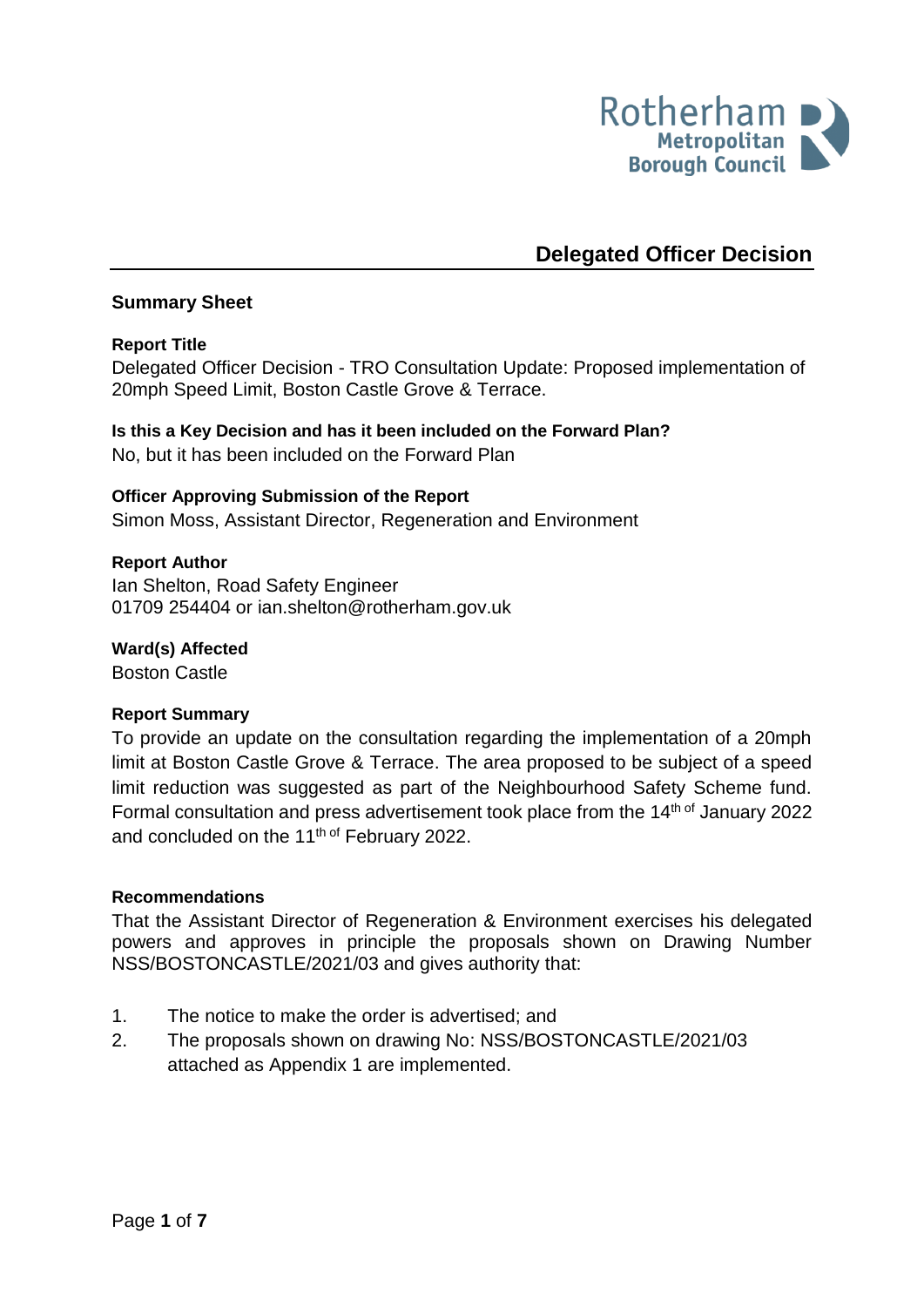## **List of Appendices Included**

Appendix 1 Drawing No. NSS/BOSTONCASTLE/2021/03 Appendix 2 Resident Consultation Letter Appendix 3 Part A Initial Equality Screening Assessment Appendix 4 Carbon Impact Assessment

#### **Background Papers**

The scheme was reported to Cabinet Members on 19<sup>th</sup> July 2021 as part of the Transportation Capital Investment Programme Report 2021/22 (Additional Scheme Approval).

# **Consideration by any other Council Committee, Scrutiny or Advisory Panel**

Cabinet – 19 July 2021

# **Council Approval Required**

No

## **Exempt from the Press and Public**

No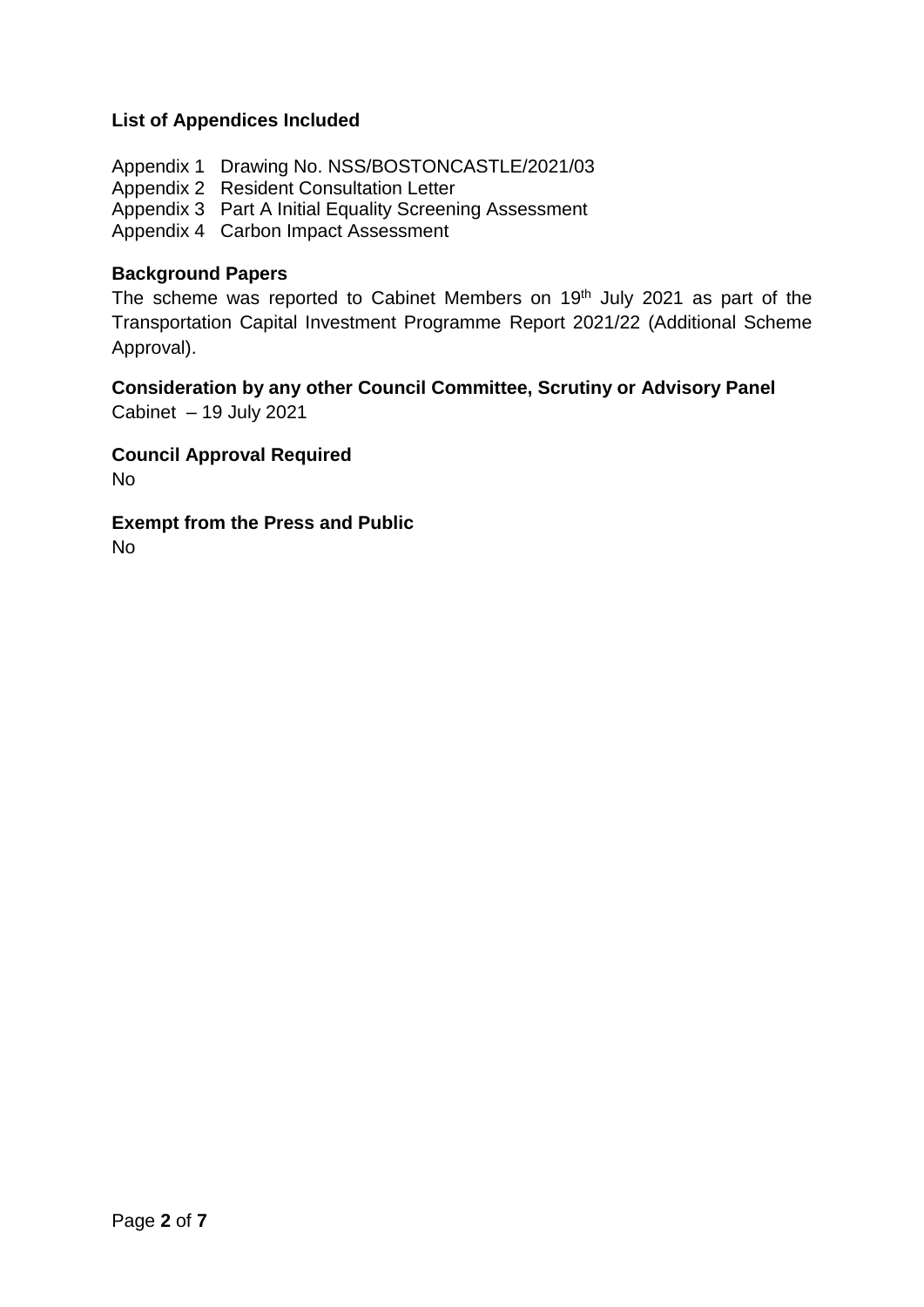Delegated Officer Decision - [TRO Consultation Update: Proposed implementation of](#page-0-0)  20mph Speed Limit, [Boston Castle Grove & Terrace.](#page-0-0)

**Delegated** Officer Decision - [TRO Consultation Update: Proposed implementation of](#page-0-0)  20mph Speed Limit, [Boston Castle Grove & Terrace.](#page-0-0)

| 1.  | <b>Background</b>                                                                                                                                                                                                                                                                                                                                                                                                                                                                                                              |                                      |            |         |                           |  |  |  |  |
|-----|--------------------------------------------------------------------------------------------------------------------------------------------------------------------------------------------------------------------------------------------------------------------------------------------------------------------------------------------------------------------------------------------------------------------------------------------------------------------------------------------------------------------------------|--------------------------------------|------------|---------|---------------------------|--|--|--|--|
| 1.1 | The scheme has been developed following a suggestion made to the<br>Neighbourhood Road safety scheme fund to provide measures to address<br>speeding.                                                                                                                                                                                                                                                                                                                                                                          |                                      |            |         |                           |  |  |  |  |
|     | The roads subject to the proposed 20mph limit are indicated on the location<br>plan Drawing Number: NSS/BOSTONCASTLE/2021/03.                                                                                                                                                                                                                                                                                                                                                                                                  |                                      |            |         |                           |  |  |  |  |
|     | This would comprise of speed limit signing at the entry to the roads proposed<br>to be subject to a 20mph speed limit, with repeater signs and bolt down type<br>rubber road humps (Boston Castle Grove Only). At the entry points the 20mph<br>terminal signing would be accompanied by red road surfaced patches and<br>20mph roundel road markings to emphasise the change of speed limit.                                                                                                                                  |                                      |            |         |                           |  |  |  |  |
|     | <b>Information</b>                                                                                                                                                                                                                                                                                                                                                                                                                                                                                                             |                                      |            |         |                           |  |  |  |  |
|     | A previous seven-day traffic speed surveys have been undertaken to establish<br>speeds of vehicles using Boston Castle Grove. The survey results can be<br>summarised as follows:                                                                                                                                                                                                                                                                                                                                              |                                      |            |         |                           |  |  |  |  |
|     |                                                                                                                                                                                                                                                                                                                                                                                                                                                                                                                                | Location                             | Mean Speed | 85%ile  | <b>Traffic Volume</b>     |  |  |  |  |
|     |                                                                                                                                                                                                                                                                                                                                                                                                                                                                                                                                |                                      |            |         | (7x days/both directions) |  |  |  |  |
|     |                                                                                                                                                                                                                                                                                                                                                                                                                                                                                                                                | <b>Boston</b><br><b>Castle Grove</b> | 18.4mph    | 23.9mph | 8,195                     |  |  |  |  |
|     | These results are commensurate with the proposed speed limit of 20mph as<br>set out in the Department for Transport document - Circular Road 01/2013<br>Setting of Local Speed Limits.<br>In the previous three years no injury collisions have been recorded by the                                                                                                                                                                                                                                                           |                                      |            |         |                           |  |  |  |  |
|     | police within the scheme area.                                                                                                                                                                                                                                                                                                                                                                                                                                                                                                 |                                      |            |         |                           |  |  |  |  |
|     | Benefits of 20 mph zones and speed limits                                                                                                                                                                                                                                                                                                                                                                                                                                                                                      |                                      |            |         |                           |  |  |  |  |
| 1.2 | There is clear evidence of the effect of reducing traffic speeds on the reduction<br>of collisions and casualties, as collision frequency is less at lower speeds, and<br>where collisions do occur, there is a reduced risk of fatal and serious injury.<br>Research shows that on urban roads with low average traffic speeds any 1<br>mph reduction in average speed can reduce the collision frequency by around<br>6%, so driving at 20 mph compared to 30 mph is likely to reduce the frequency<br>of collisions by 60%. |                                      |            |         |                           |  |  |  |  |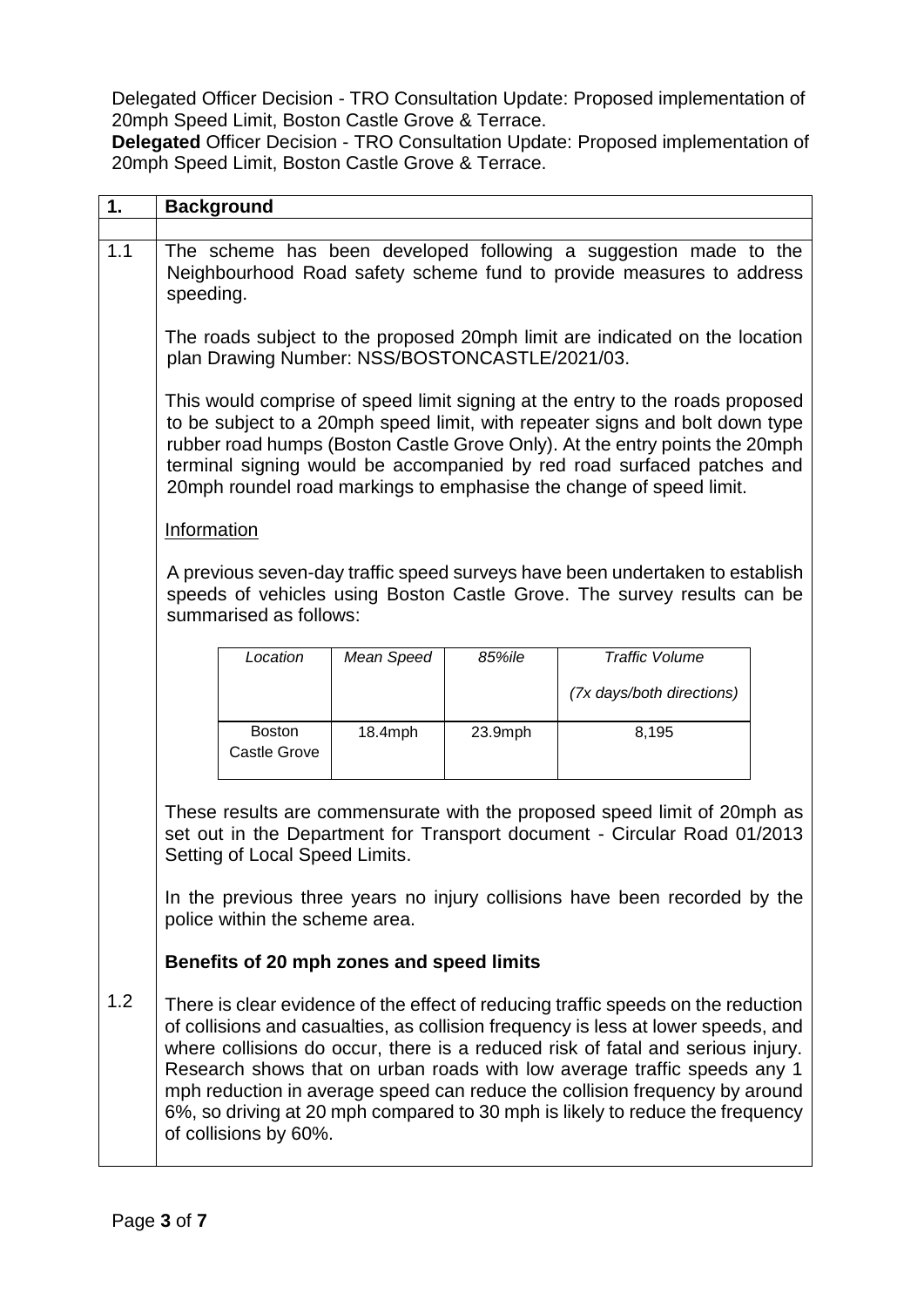|     | This reduction in speeds and collisions particularly benefits children, where<br>collisions can be reduced by up to two-thirds, and pedestrians who have a<br>greater chance of survival in collisions at lower speeds. There is no evidence<br>of migration of collisions and casualties to streets outside the zone.                                        |  |  |  |  |  |
|-----|---------------------------------------------------------------------------------------------------------------------------------------------------------------------------------------------------------------------------------------------------------------------------------------------------------------------------------------------------------------|--|--|--|--|--|
|     | The majority of the 20 mph zones and speed limits that have been introduced<br>in Rotherham were in response to an identified accident problem and include<br>traffic calming to make the zone/speed limit self-enforcing. Before and after<br>accident studies carried out on these schemes show that accidents have been<br>reduced by up to 100 per cent.  |  |  |  |  |  |
|     | In addition to improvements in road safety 20 mph schemes also:-                                                                                                                                                                                                                                                                                              |  |  |  |  |  |
|     | Reduce social exclusion. The disproportionate threat of death and injury<br>for pedestrians and cyclists is compounded by poverty and age. Poorer<br>neighbourhoods disproportionately bear the brunt of road danger. Child<br>pedestrians from poorer households are five times more likely to<br>become road casualties than their better off counterparts. |  |  |  |  |  |
|     | Restore the balance between motor traffic and communities by reducing<br>noise and severance and increasing social interaction.                                                                                                                                                                                                                               |  |  |  |  |  |
|     | Enable and encourage more walking and cycling which would help to<br>cut congestion and reduce greenhouse gas emissions and fossil fuel<br>dependence                                                                                                                                                                                                         |  |  |  |  |  |
|     | Offer health benefits by enabling more walking and cycling, especially<br>by children, which would arguably do more than any other single<br>measure to defuse the health time bomb of obesity, diabetes and<br>coronary heart disease caused by sedentary lifestyles.                                                                                        |  |  |  |  |  |
|     |                                                                                                                                                                                                                                                                                                                                                               |  |  |  |  |  |
| 2.  | <b>Key Issues</b>                                                                                                                                                                                                                                                                                                                                             |  |  |  |  |  |
|     |                                                                                                                                                                                                                                                                                                                                                               |  |  |  |  |  |
| 2.1 | No objections were received to the proposals.                                                                                                                                                                                                                                                                                                                 |  |  |  |  |  |
| 2.2 | To introduce a 20mph speed limit it is a requirement that mean speeds are<br>already low, to reduce the likelihood of requests to the police for enforcement<br>action.                                                                                                                                                                                       |  |  |  |  |  |
|     |                                                                                                                                                                                                                                                                                                                                                               |  |  |  |  |  |
| 2.3 | Lower speeds are shown to either; lower the number of collisions or injury<br>severity and, reduce the likelihood further of injury collisions occurring.                                                                                                                                                                                                     |  |  |  |  |  |
| 3.  | Options considered and recommended proposal                                                                                                                                                                                                                                                                                                                   |  |  |  |  |  |
|     |                                                                                                                                                                                                                                                                                                                                                               |  |  |  |  |  |
| 3.1 | Following the receipt of a submission to the Neighbourhood Road Safety<br>Schemes Programme Fund by Elected Members, via the Neighbourhood Co-<br>ordinator.                                                                                                                                                                                                  |  |  |  |  |  |
|     |                                                                                                                                                                                                                                                                                                                                                               |  |  |  |  |  |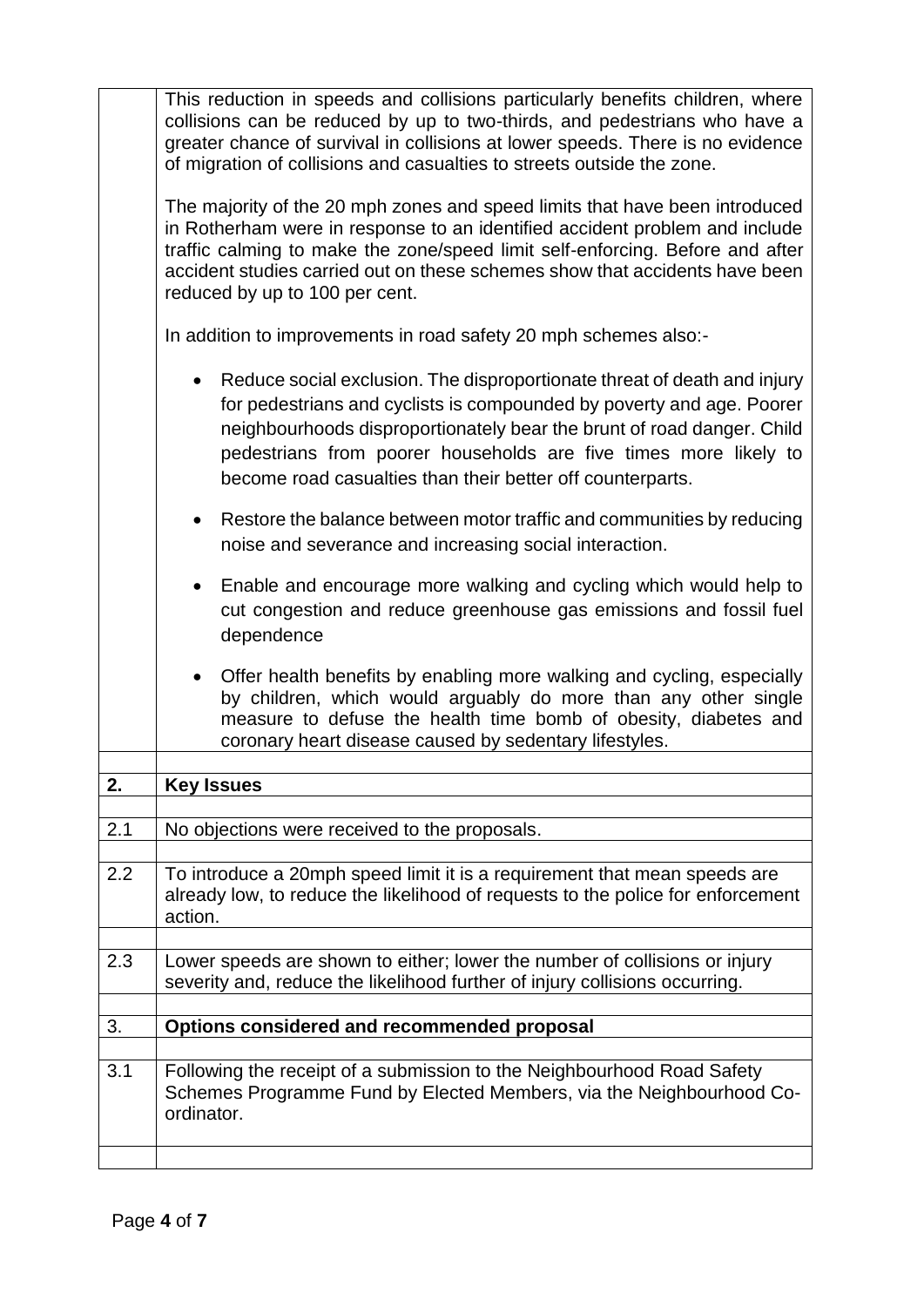| 3.2 | Traffic and speed surveys have been undertaken to assess the suitability of<br>the submission made and to support the introduction of a 20mph speed limit.                                                                                                                                                                                                                        |  |  |  |
|-----|-----------------------------------------------------------------------------------------------------------------------------------------------------------------------------------------------------------------------------------------------------------------------------------------------------------------------------------------------------------------------------------|--|--|--|
| 3.3 | Other physical traffic calming measures were considered and a series of<br>three bolt down style road humps are intended to be installed on Boston<br>Castle Grove.                                                                                                                                                                                                               |  |  |  |
| 3.4 | Following investigations, a 20mph speed limit was considered to be viable<br>and proportionate and therefore is a recommended treatment.                                                                                                                                                                                                                                          |  |  |  |
| 4.  | <b>Consultation on proposal</b>                                                                                                                                                                                                                                                                                                                                                   |  |  |  |
| 4.1 | Formal consultations commenced on the 14 <sup>th</sup> of January 2022 with a copy of<br>the notice placed in the Rotherham Advertiser, notices placed on street and<br>38 letters sent to residents, (a copy of this can be found at Appendix 2). The<br>formal consultation concluded on the 11 <sup>th</sup> of February 2022.                                                 |  |  |  |
| 4.2 | No objections to the proposal were received.                                                                                                                                                                                                                                                                                                                                      |  |  |  |
| 4.3 | Ward Councillors were consulted and were supportive of the proposal.                                                                                                                                                                                                                                                                                                              |  |  |  |
| 4.4 | South Yorkshire Police have been formally consulted and are content with<br>the proposal.                                                                                                                                                                                                                                                                                         |  |  |  |
| 4.5 | The usual statutory consultations have been undertaken including<br>consultation with the local Ward Councillors and Cabinet Member following<br>approval of the scheme. No adverse comments were received.                                                                                                                                                                       |  |  |  |
| 5.  | Timetable and Accountability for Implementing this Decision                                                                                                                                                                                                                                                                                                                       |  |  |  |
| 5.1 | If the recommendations are endorsed, then the scheme will be continued as<br>per the drawings contained in Appendix 1; and the TRO process will continue<br>with the order subsequently being made and 20mph speed limit<br>implemented. It is intended that the road humps would be installed following<br>completion of nearby works at Boston Castle to construct a reservoir. |  |  |  |
| 6.  | Financial and Procurement Advice and Implications (to be written by<br>the relevant Head of Finance and the Head of Procurement on behalf of<br>s151 Officer)                                                                                                                                                                                                                     |  |  |  |
| 6.1 | It is proposed that the costs for drawing up relevant Orders, notices and<br>consultation arrangements and the cost of providing the road markings and<br>associated signing will be met from the Neighbourhood Road Safety<br>Schemes Programme Fund. The estimated total cost for the project is<br>£15,000.                                                                    |  |  |  |
| 7.  | Legal Advice and Implications (to be written by Legal Officer on behalf<br>of Assistant Director Legal Services)                                                                                                                                                                                                                                                                  |  |  |  |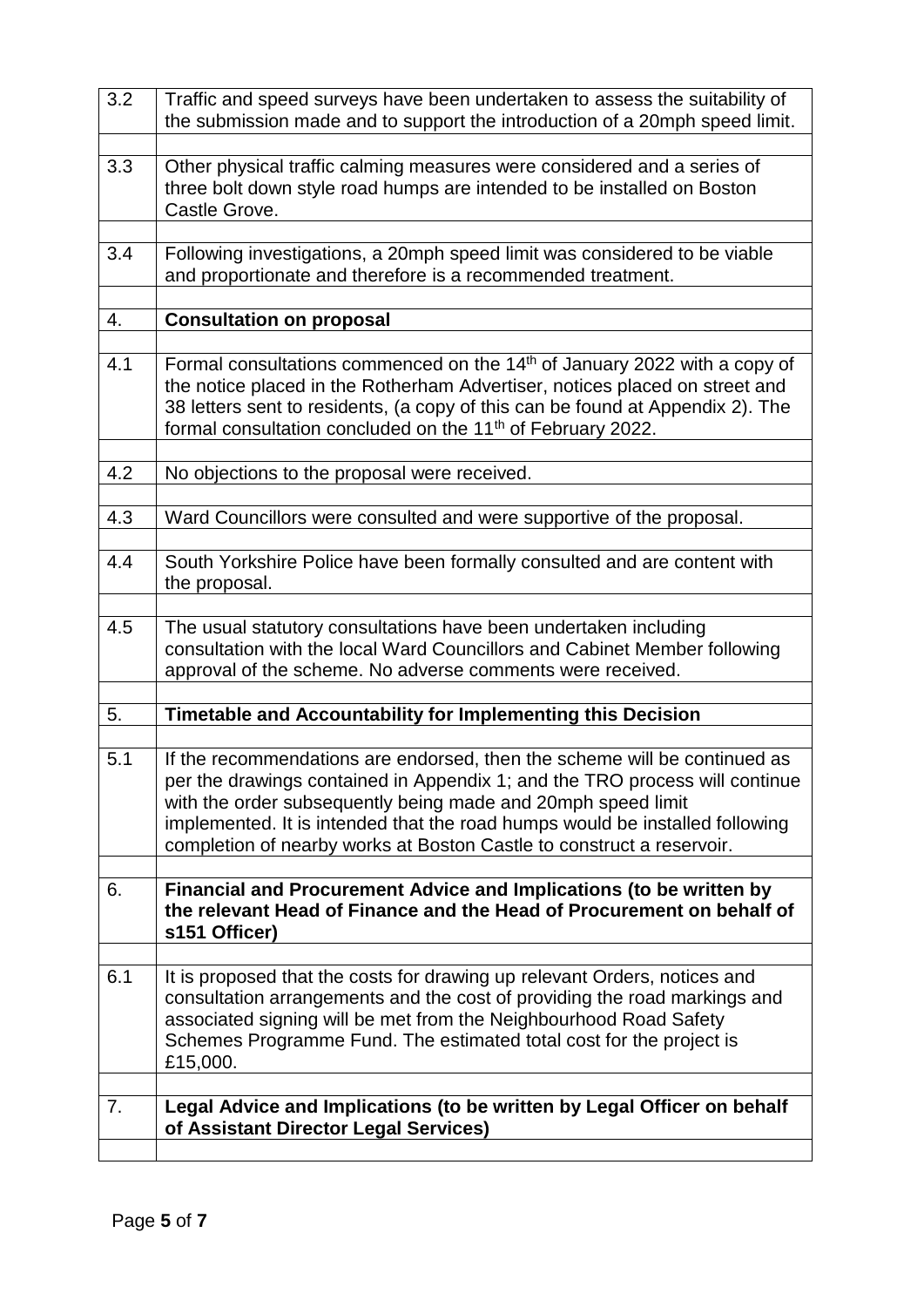| 7.1   | Legal Services have prepared the statutory notices and if the proposal is<br>supported for implementation, they will also make the traffic regulation order.                                                                                                                                                                                                                                                                                     |  |  |  |
|-------|--------------------------------------------------------------------------------------------------------------------------------------------------------------------------------------------------------------------------------------------------------------------------------------------------------------------------------------------------------------------------------------------------------------------------------------------------|--|--|--|
|       |                                                                                                                                                                                                                                                                                                                                                                                                                                                  |  |  |  |
| 8.    | <b>Human Resources Advice and Implications</b>                                                                                                                                                                                                                                                                                                                                                                                                   |  |  |  |
|       |                                                                                                                                                                                                                                                                                                                                                                                                                                                  |  |  |  |
| 8.1   | This scheme will be delivered through existing staff resources within the<br>Transportation and Highways Design Service within Planning, Regeneration<br>and Transportation. Specialist consultants will be used where required.                                                                                                                                                                                                                 |  |  |  |
|       |                                                                                                                                                                                                                                                                                                                                                                                                                                                  |  |  |  |
| 9.    | Implications for Children and Young People and Vulnerable Adults                                                                                                                                                                                                                                                                                                                                                                                 |  |  |  |
| 9.1   | Lower vehicle speeds should reduce the potential for collisions involving<br>children, young people, and vulnerable adults by shortening overall braking<br>and stopping distances by vehicles. This in turn will reduce the likelihood of<br>reported personal injury collisions on the highway for people within these<br>groups.                                                                                                              |  |  |  |
| 10.   | <b>Equalities and Human Rights Advice and Implications</b>                                                                                                                                                                                                                                                                                                                                                                                       |  |  |  |
|       |                                                                                                                                                                                                                                                                                                                                                                                                                                                  |  |  |  |
| 10.1  | Reducing speeds in neighbourhoods can improve road safety through a<br>reduction in injury collisions but can also improve people's perception of<br>safety, thus removing major barriers to people walking or cycling. Lower<br>speed limits can improve a community's health and wellbeing through more<br>active living, resulting in environmental improvements such as less air and<br>noise pollution and safer, healthier neighbourhoods. |  |  |  |
|       |                                                                                                                                                                                                                                                                                                                                                                                                                                                  |  |  |  |
|       |                                                                                                                                                                                                                                                                                                                                                                                                                                                  |  |  |  |
| 11.   | <b>Implications for Ward Priorities</b>                                                                                                                                                                                                                                                                                                                                                                                                          |  |  |  |
|       |                                                                                                                                                                                                                                                                                                                                                                                                                                                  |  |  |  |
| 11.1  | This proposal has been developed through engagement with Ward Members<br>to address local Ward Priorities. Elected Members were asked for proposals<br>to develop schemes for assessment.                                                                                                                                                                                                                                                        |  |  |  |
|       |                                                                                                                                                                                                                                                                                                                                                                                                                                                  |  |  |  |
| 12.   | <b>Implications for Partners</b>                                                                                                                                                                                                                                                                                                                                                                                                                 |  |  |  |
|       |                                                                                                                                                                                                                                                                                                                                                                                                                                                  |  |  |  |
| 12.1  | <b>None</b>                                                                                                                                                                                                                                                                                                                                                                                                                                      |  |  |  |
|       |                                                                                                                                                                                                                                                                                                                                                                                                                                                  |  |  |  |
| 13.   | <b>Risks and Mitigation</b>                                                                                                                                                                                                                                                                                                                                                                                                                      |  |  |  |
|       |                                                                                                                                                                                                                                                                                                                                                                                                                                                  |  |  |  |
| 13.1. | There is a risk that following implementation that further intervention is<br>required to reduce speeds further. Whilst unlikely because existing speeds<br>are already low, this would form part of the normal road safety monitoring<br>process and be subject to available funds should any additional work be<br>identified as necessary.                                                                                                    |  |  |  |
|       |                                                                                                                                                                                                                                                                                                                                                                                                                                                  |  |  |  |
| 14.   | <b>Accountable Officers</b>                                                                                                                                                                                                                                                                                                                                                                                                                      |  |  |  |
|       | Ian Shelton, Road Safety Engineer<br>Andrew Moss, Interim Head of Planning and Transport                                                                                                                                                                                                                                                                                                                                                         |  |  |  |